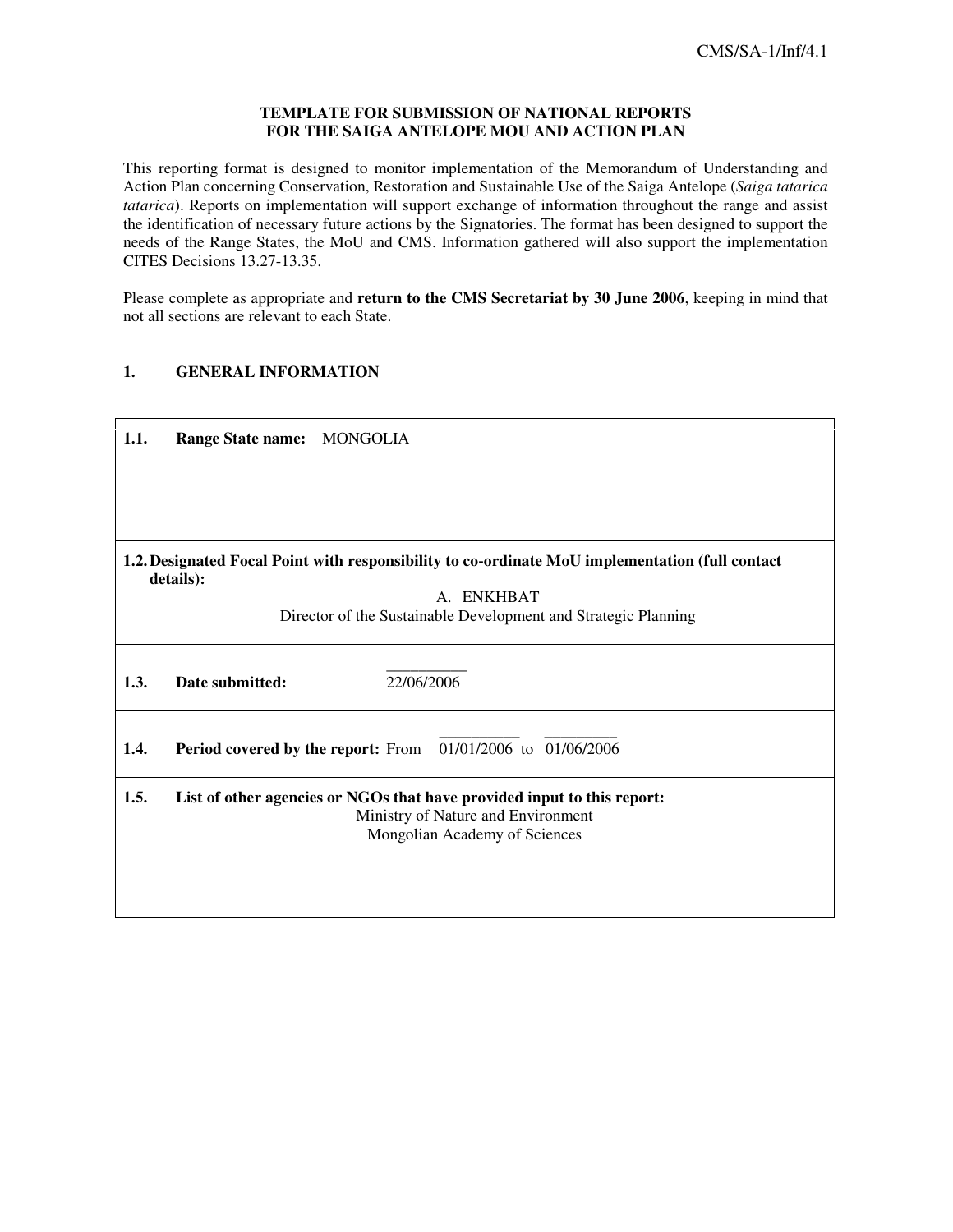| 2.                                              | <b>CMS MoU</b>                                                                                                                |                      |               |     |  |  |
|-------------------------------------------------|-------------------------------------------------------------------------------------------------------------------------------|----------------------|---------------|-----|--|--|
| 2.1.                                            | Has the MoU been signed?                                                                                                      | $\Box \vee$ YES      | $\Box$ No     | N/A |  |  |
| 2.2.                                            | Date signed:                                                                                                                  | dd/11/2005           |               |     |  |  |
| 2.3.                                            | If the MoU has not been signed, what is the target date for signing?                                                          |                      |               |     |  |  |
| 3.                                              | <b>SAIGA POPULATIONS</b>                                                                                                      |                      |               |     |  |  |
| 3.1.                                            | Are saiga present all year or seasonally?                                                                                     | $\Box \vee$ All year | Seasonal      |     |  |  |
| 3.2.                                            | If seasonal, list the months of occurrence                                                                                    | $[e.g., 3-10, 11-2]$ |               |     |  |  |
|                                                 | Non applicable                                                                                                                |                      |               |     |  |  |
| 3.3.                                            | Current total population estimate.                                                                                            |                      |               |     |  |  |
|                                                 | According to March 2005 - about 1500                                                                                          |                      |               |     |  |  |
| 3.4.                                            | Overall population trend<br>$\Box$ Up<br>$\Box \lor$ Down $\Box$ Stable $\Box$ Mixed $\Box$ Unknown                           |                      |               |     |  |  |
| 3.5.                                            | List main subpopulations (if applicable) with estimated size and trend.                                                       |                      |               |     |  |  |
| Non applicable                                  |                                                                                                                               |                      |               |     |  |  |
| 3.6.                                            | $\sqrt{Y}$ es<br>Is there a national recording system/database for saiga?<br>No                                               |                      |               |     |  |  |
| 3.7.                                            | Name of agency/agencies maintaining records/database.                                                                         |                      |               |     |  |  |
| Institute of Biology, MAs, WWF Mongolia and MNE |                                                                                                                               |                      |               |     |  |  |
| 3.8.                                            | At what intervals is the population monitored? $\Box \forall$ Annually $\Box$ Seasonally $\Box$ Ad hoc $\Box$ N/A             |                      |               |     |  |  |
| 3.9.                                            | What proportion of the population is monitored?<br>$\Box \sqrt{>}75\%$<br>$\Box$ 50-75% $\Box$ 10-49% $\Box$ <10% $\Box$ None |                      | $\exists$ N/A |     |  |  |
| 3.10.                                           | List agency/agencies carrying out monitoring.                                                                                 |                      |               |     |  |  |
|                                                 | Institute of Biology, MAs, WWF Mongolia and MNE                                                                               |                      |               |     |  |  |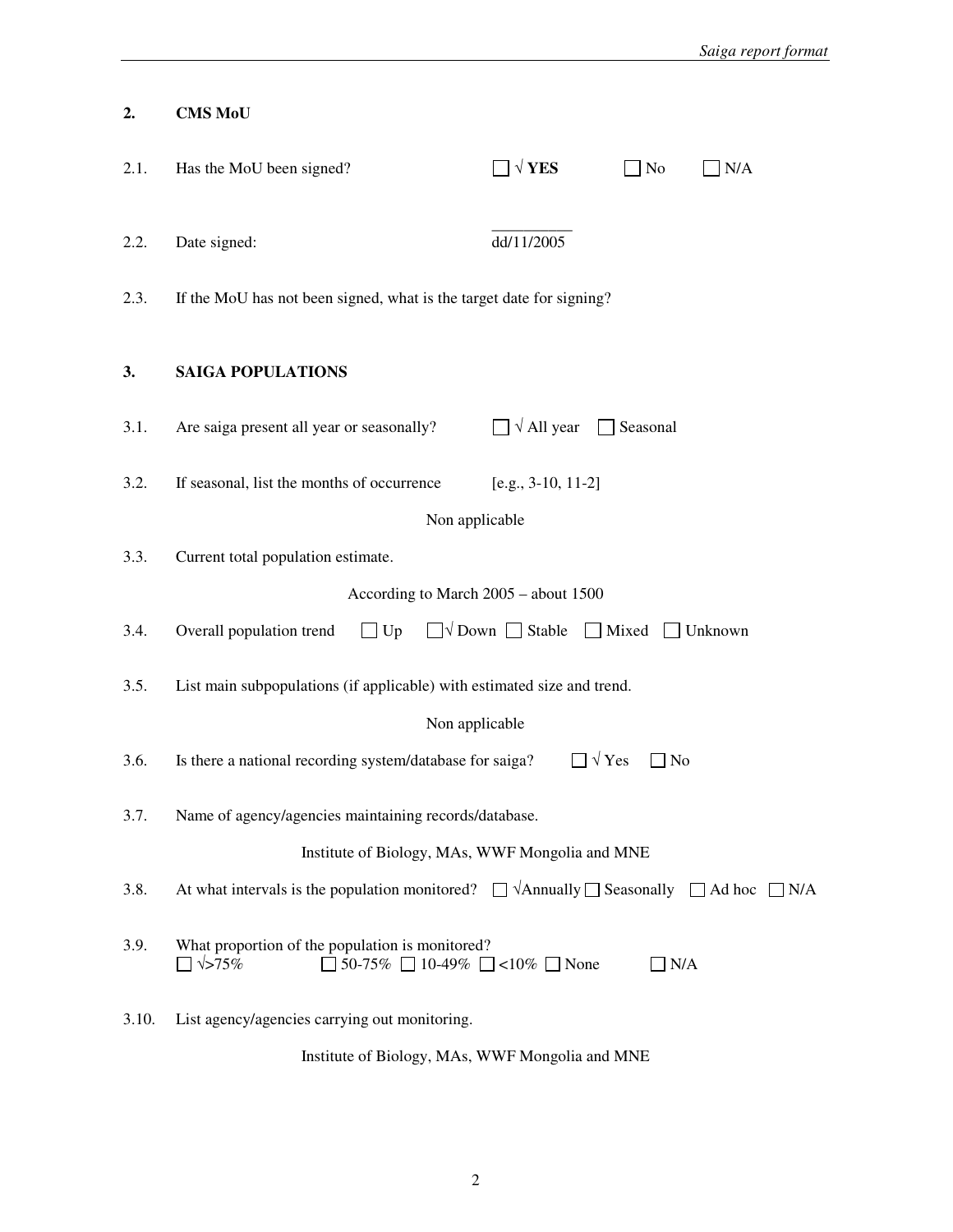| 3.11. | $\Box \forall$ Vehicle $\Box$ Mixed<br>Methods used to carry out monitoring. $\Box$ Aerial<br>$\Box$ Ground         |  |  |  |  |  |  |
|-------|---------------------------------------------------------------------------------------------------------------------|--|--|--|--|--|--|
| 3.12. | If mixed, please give details by subpopulation/area.                                                                |  |  |  |  |  |  |
|       | Not applicable                                                                                                      |  |  |  |  |  |  |
| 3.13. | 10-24/03/2005<br>Date of most recent monitoring effort:                                                             |  |  |  |  |  |  |
| 3.14. | Does monitoring cover:                                                                                              |  |  |  |  |  |  |
|       | $\Box \forall$ Yes<br>population size?<br>$\Box$ No                                                                 |  |  |  |  |  |  |
|       | $\Box \sqrt{\text{No}}$<br>sex/age structure?<br>$\Box$ Yes                                                         |  |  |  |  |  |  |
|       | $\Box \sqrt{\text{No}}$<br>reproductive rate?<br>$\Box$ Yes                                                         |  |  |  |  |  |  |
| 3.15. | What measures have been taken to standardise monitoring methodology with other states?                              |  |  |  |  |  |  |
|       | Since 1998 we use internationally recognized vehicle transect methods                                               |  |  |  |  |  |  |
| 3.16. | What is the status of saiga in the national Red Data Book/Red List?                                                 |  |  |  |  |  |  |
|       | Endangered                                                                                                          |  |  |  |  |  |  |
| 4.    | <b>HABITAT</b>                                                                                                      |  |  |  |  |  |  |
| 4.1.  | What proportion of saiga habitat has been lost $[60\%]$ or degraded? $[\%]$                                         |  |  |  |  |  |  |
| 4.2.  | What efforts have been made to restore degraded habitat and to what extent have these been<br>successful?           |  |  |  |  |  |  |
|       | Not applicable                                                                                                      |  |  |  |  |  |  |
| 4.3.  | Is saiga habitat intact or fragmented?<br>$\Box \forall$ Moderately Fragmented $\Box$ Severely fragmented<br>Intact |  |  |  |  |  |  |
| 4.4.  | List any significant physical barriers on saiga migration routes: (e.g. pipelines, roads, railways,<br>canals).     |  |  |  |  |  |  |
|       | None                                                                                                                |  |  |  |  |  |  |
| 4.5.  | $\square \vee$ No<br>Is the impact of proposed developments in saiga range assessed?<br>Yes                         |  |  |  |  |  |  |
| 4.6.  | How is this enforced?                                                                                               |  |  |  |  |  |  |
|       |                                                                                                                     |  |  |  |  |  |  |

Not applicable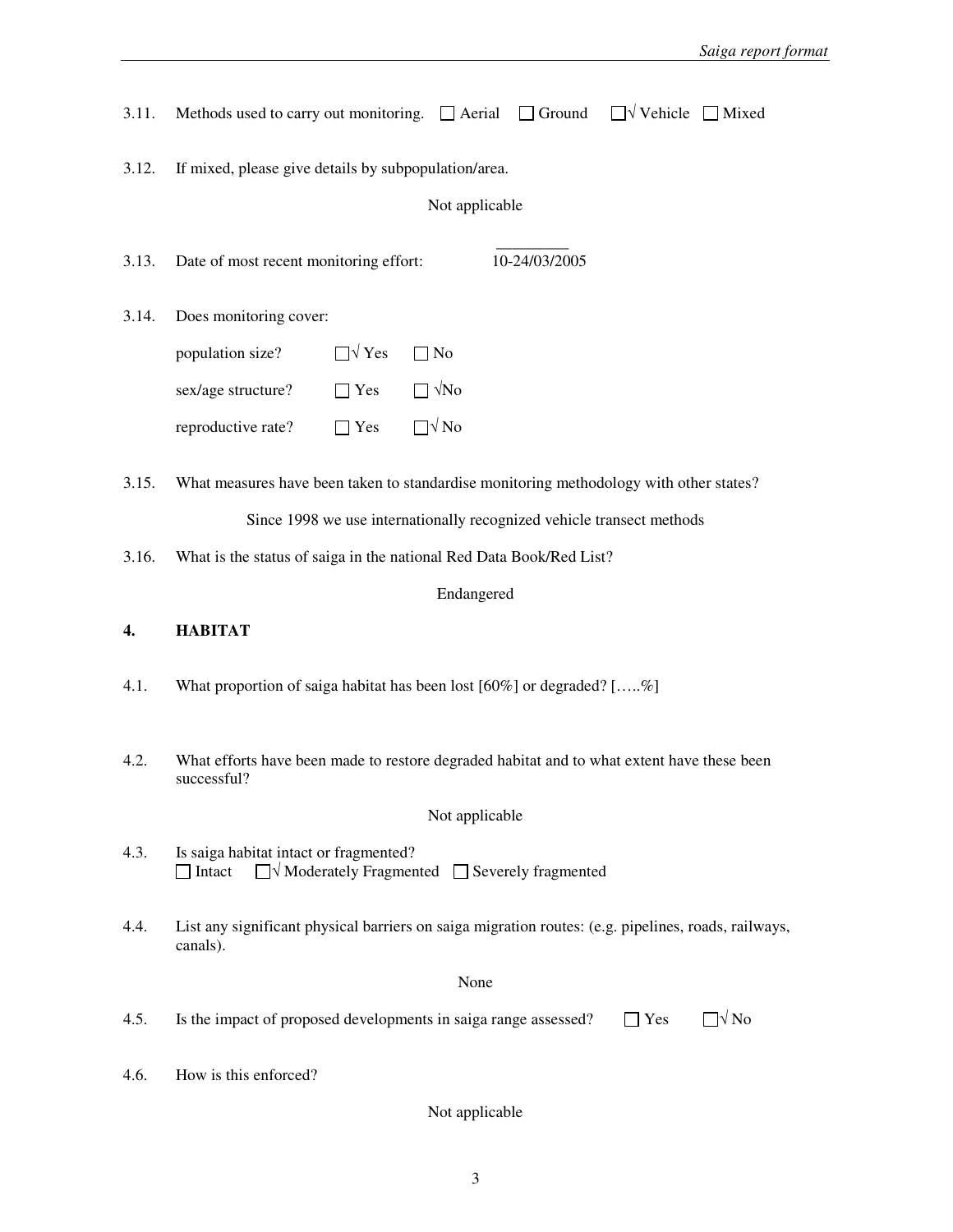- 4.7. What percentage of saiga range is covered by protected areas? [40%]
- 4.8. List all protected areas in saiga range, together with IUCN management category, area (hectares), seasons/months when saiga are present, estimated number of saiga present, and whether these include rutting/calving areas.

| <b>Name</b>                     | Size (ha) | <b>IUCN</b><br>category | <b>Months</b><br>saiga<br>present | <b>Estimated</b><br>numbers | <b>Rutting</b> | <b>Calving</b> |
|---------------------------------|-----------|-------------------------|-----------------------------------|-----------------------------|----------------|----------------|
| <b>Sharga - Mankhan Reserve</b> |           |                         | 12                                | 350-400                     | $\sqrt{ }$     | $\mathcal{L}$  |
|                                 |           |                         |                                   |                             |                |                |
|                                 |           |                         |                                   |                             |                |                |
|                                 |           |                         |                                   |                             |                |                |
|                                 |           |                         |                                   |                             |                |                |
|                                 |           |                         |                                   |                             |                |                |
|                                 |           |                         |                                   |                             |                |                |

### 4.9. List any other protected areas that have been proposed or identified?

| <b>Name</b>          | Size (ha) | <b>IUCN</b><br>category | <b>Months</b><br>saiga<br>present | <b>Estimated</b><br>numbers | <b>Rutting</b> | <b>Calving</b> |
|----------------------|-----------|-------------------------|-----------------------------------|-----------------------------|----------------|----------------|
| <b>Khuisiin Gobe</b> |           |                         | 12                                | 500                         | V              | $\sqrt{ }$     |
|                      |           |                         |                                   |                             |                |                |
|                      |           |                         |                                   |                             |                |                |
|                      |           |                         |                                   |                             |                |                |
|                      |           |                         |                                   |                             |                |                |
|                      |           |                         |                                   |                             |                |                |
|                      |           |                         |                                   |                             |                |                |

4.10. List key areas of saiga range lacking any protected areas.

Not applicable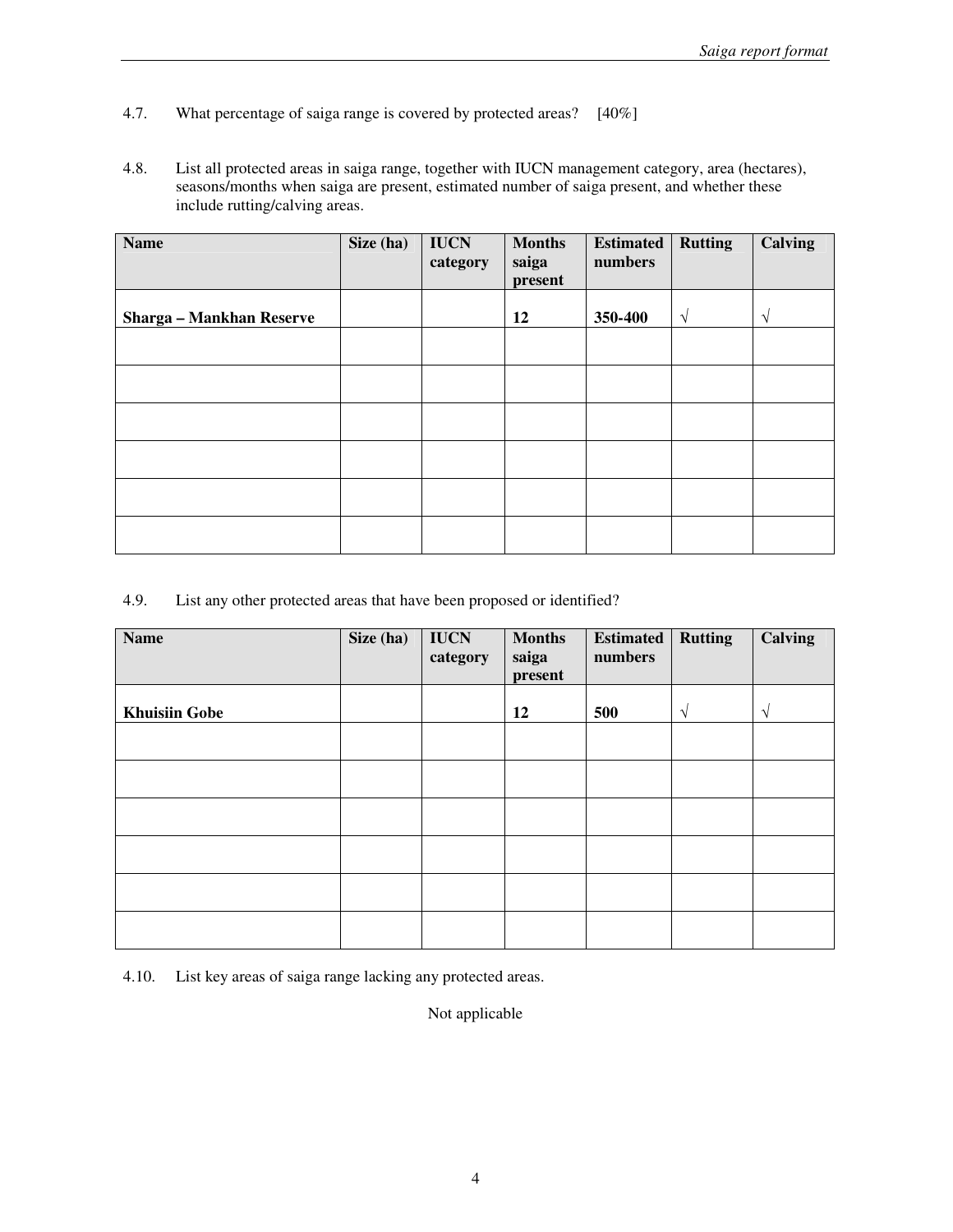### **5. POPULATIONS SHARED BETWEEN RANGE STATES**

5.1 What transboundary initiatives have been taken for saiga populations shared with neighbouring States or that migrate to other Range States?

Not applicable

5.2 List any transboundary protected areas.

Not applicable

5.3 List any transboundary protected areas that are planned.

Not applicable

# **6. LAWS, INSTUTUTIONS & TRADE**

- 6.1. List Government agencies active in saiga conservation and management and their functions related to saiga.
- 6.2. Has a national strategy or action plan for saiga been developed?  $\Box$  Yes  $\Box$   $\forall$ No [Details]
- 6.3. What is the legal status of saiga antelope?
- 6.4. Provide details and references of relevant legislation.

#### Law of animals – Endangered Hunting law -

- 6.5. How does current legislation regulate
	- − hunting of saiga antelope? Prohibited
	- keeping and breeding of saiga antelopes? Not applicalble
	- possession of saiga parts and derivatives? Prohibited
	- domestic trade in saiga parts and derivatives? Prohibited
	- − import and (re-) export of saiga parts and derivatives, and live animals? Prohibited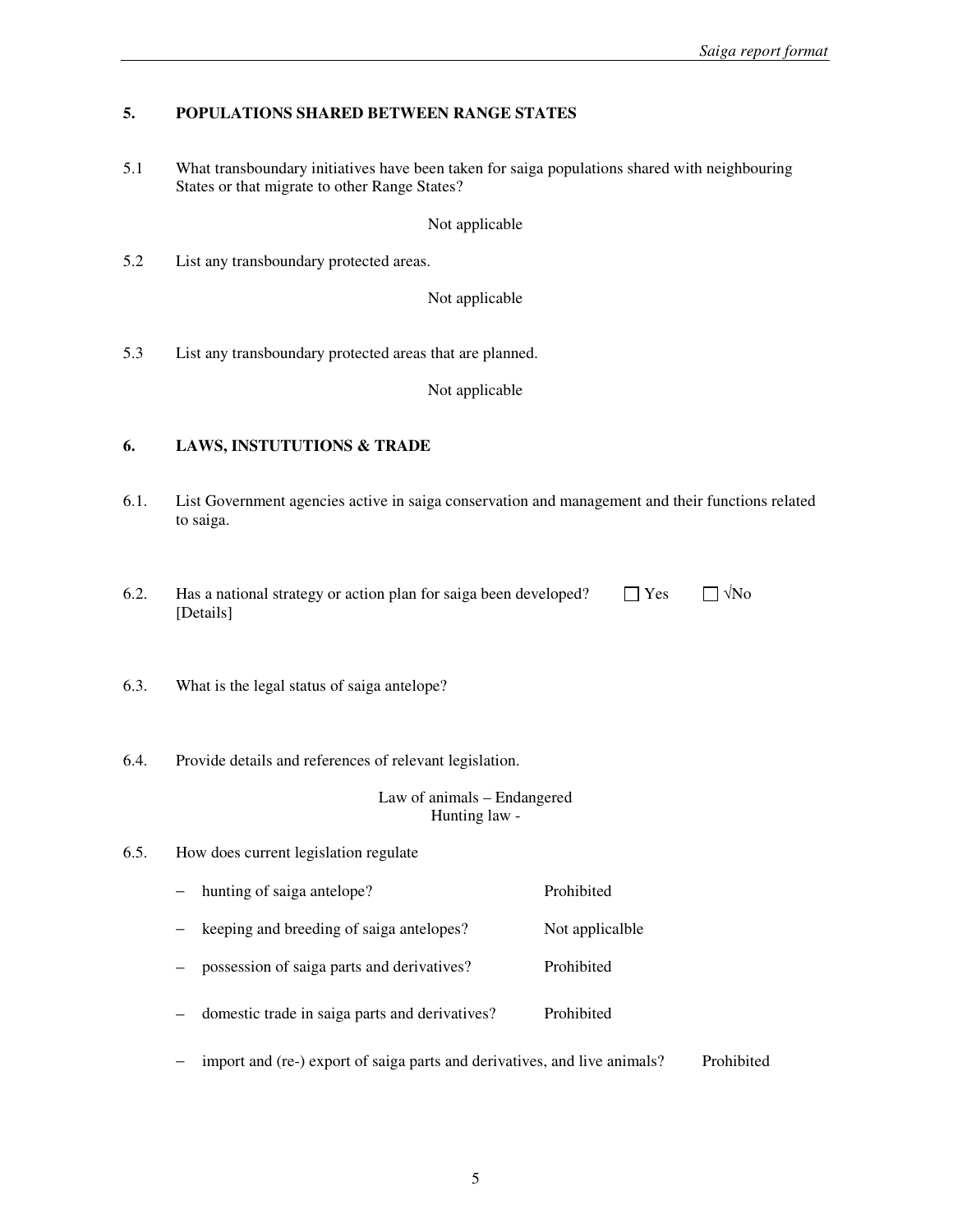6.6. Which agencies or departments are in charge of enforcing the legislation? [Indicate those charged with *in situ* protection, e.g. anti-poaching or surveillance of protected areas, and those charged with controlling legal and illegal trade in saiga.]

MNE, Local PA administration, State Inspection Office, Police office

- 6.7. What penalties are applicable for infringements of the legislation?
- 6.8. Provide details of activities undertaken since 2004 to control legal and illegal trade in parts and derivatives of saiga antelope, including: controls and inspections; seizures and confiscations; and prosecutions.
- 6.9. Do stocks of horns or other saiga products exist in your country? If so, provide details on: size and nature of the stocks; source of the stocks; owners of the stocks; stock registration and monitoring system; and controls of these stocks.
- 6.10. What happens to confiscated parts and derivatives?  $\Box$  Destroyed  $\Box$  Stored [Details]
- 6.11. Have customs and other law enforcement officers been made aware of legislation concerning saiga? Have they received training in identifying saiga parts and derivatives?

#### Yes

- 6.12. Provide details of activities undertaken since 2004 to protect saiga antelopes *in situ*, including: patrolling and surveying efforts; anti-poaching actions; prosecutions for poaching, etc.
- 6.13. What proportion of saiga range is covered by ranger or police patrols?  $[\dots, \mathcal{C}]$
- 6.14. Are these patrols effective in protecting saiga?
- 6.15. What resources (personnel, material, financial) are required to ensure effectiveness of the patrols?

#### Personnel and material

6.16. Do patrols cover birthing and rutting areas?  $\Box$  Yes  $\Box$  No  $\Box$   $\forall$  Partially  $\Box$  N/A [Details]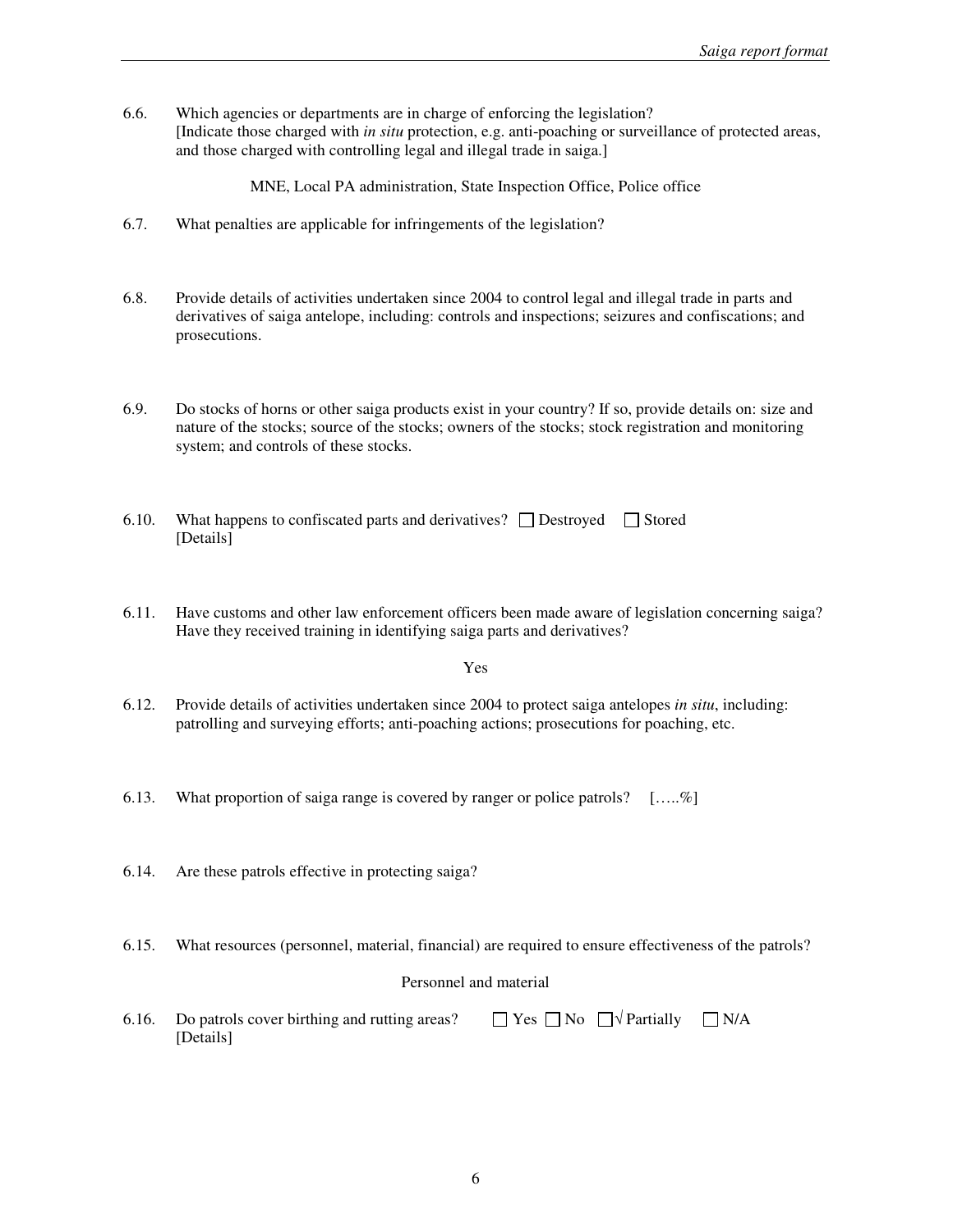- 6.17. Do rangers inside and outside protected areas have the power of arrest?  $\Box$  Yes  $\Box$   $\forall$ No [Details]
- 6.18. Why are saiga antelopes poached? Has illegal killing of saiga increased/decreased/stabilized over the last three years?

#### Increased

6.19. What is the estimated proportion of illegal hunting for horns […..%]; for meat […..%]; or for both […..%]?

#### Not applicable

- 6.20. Provide details of the domestic legal/illegal market for saiga products in your country, indicating its size and nature, and whether it is growing, stable or declining.
- 6.21. Provide details of the legal and illegal international trade in saiga products from your country during the last five years.
- 6.22. Give details of any socio-economic surveys carried out concerning poaching of and illegal trade in saiga antelope. [details, institution, date, results].
- 6.23. List any problems in implementing aspects of CITES relating to saiga antelopes.
- 6.24. Describe initiatives undertaken to facilitate alternative livelihoods in communities within saiga range.

### **7. CAPTIVE BREEDING**

- 7.1. Does your country operate capture breeding facilities?  $\Box$  Yes  $\Box \forall$  No  $\Box$  N/A
- 7.2. List existing captive breeding facilities [locality, name, managing agency].

#### Not applicable

7.3. How many saiga are held in total and at individual centres?

#### Not applicable

7.4. Is reproduction successful?  $\Box$  Yes  $\Box$   $\forall$ No [Details]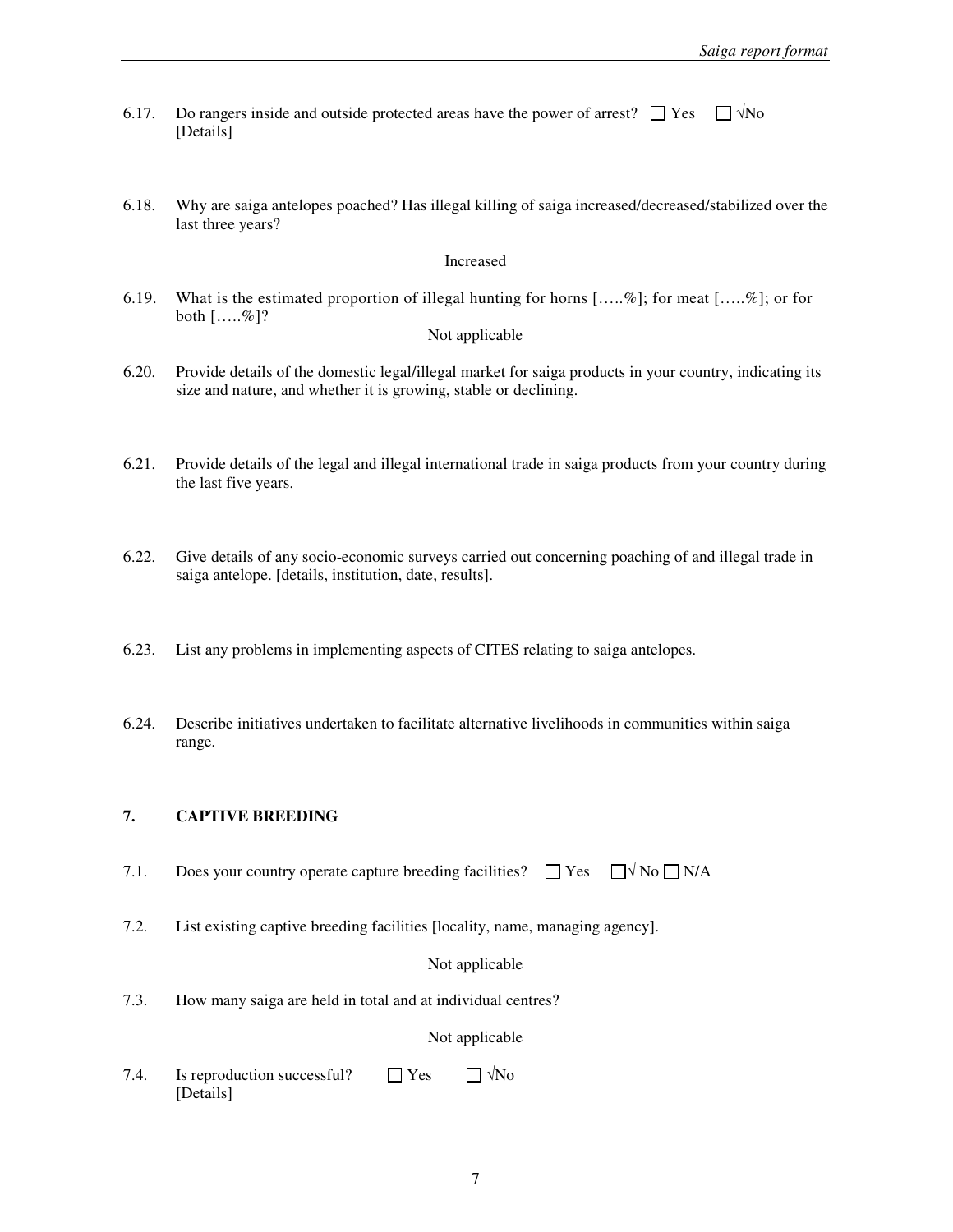7.5. Give details of any co-operation with captive breeding facilities in other states?

### Not applicable

| 7.6.  | Have any captive-bred animals been transferred to other range states? $\Box$ Yes $\Box \forall$ No<br>[Details] |                                |                                           |
|-------|-----------------------------------------------------------------------------------------------------------------|--------------------------------|-------------------------------------------|
| 7.7.  | Have any captive bred animals been released into the wild?<br>[number/sex/date/locality]                        |                                | $\Box$ Yes $\Box$ $\forall$ No            |
| 7.8.  | Are released animals subject to monitoring?<br>[Details]                                                        |                                | $\Box$ Yes $\Box$ No $\Box$ $\forall$ N/A |
| 7.9.  | Are any releases planned?<br>[Details]                                                                          | $\Box$ Yes $\Box$ $\forall$ No |                                           |
| 7.10. | Are any new captive breeding centres planned?<br>[Details]                                                      | $\mathsf{l}$ $\mathsf{l}$ Yes  | $\Box$ $\forall$ No                       |

# **8. EDUCATION AND AWARENESS**

- 8.1. Describe the public's awareness regarding saiga.
- 8.2. Describe educational and publicity materials and programmes that have been developed for:

Schools

General public

Press and Media

- 8.3. Is any information available on the Internet?  $\Box$  Yes  $\Box$  No [Details]
- 8.4. List any surveys carried out to assess changes in public attitudes to saiga.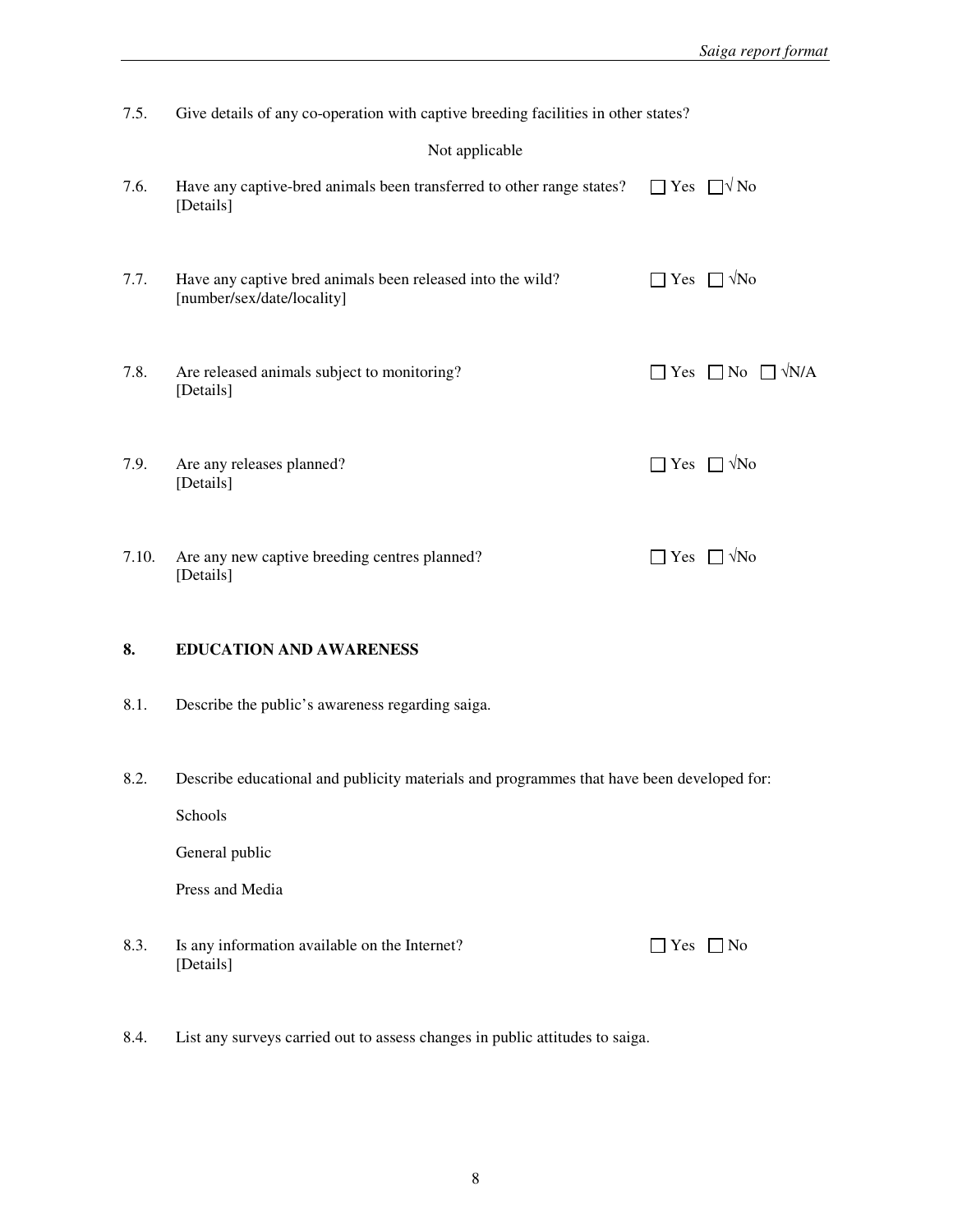# **9. ECOLOGICAL STUDIES**

| 9.1.                   | Have any studies been carried out on habitat requirements?<br>[Details]                                                              | $\Box$ Yes $\Box \forall$ No     |  |  |  |
|------------------------|--------------------------------------------------------------------------------------------------------------------------------------|----------------------------------|--|--|--|
| 9.2.                   | Is the location of rutting and calving grounds known?<br>[Details]                                                                   | $\Box$ $\forall$ Yes $\Box$ No   |  |  |  |
| 9.3.                   | Are migration routes known?<br>[Details]                                                                                             | $\Box$ Yes $\Box \sqrt{N_0}$     |  |  |  |
| 9.4.                   | Have any studies into dietary competition with domestic livestock been undertaken? $\square$ Yes $\square$ $\forall$ No<br>[Details] |                                  |  |  |  |
| 9.5.                   | Has any research into disease and pathogens been carried out?<br>[Details]                                                           | $\Box$ Yes $\Box \sqrt{N\omega}$ |  |  |  |
| 9.6.                   | List any recent and ongoing ecological studies, with details of reports or publications. $\Box$ Yes $\Box$ No<br>[Details]           |                                  |  |  |  |
|                        | Annual population status assessment                                                                                                  |                                  |  |  |  |
| 9.7.                   | Are the causes of natural mortality understood?<br>[Details]                                                                         | $\Box$ $\forall$ Yes $\Box$ No   |  |  |  |
| 9.8.                   | What are the main natural predators?                                                                                                 |                                  |  |  |  |
| Grey wolves and eagles |                                                                                                                                      |                                  |  |  |  |
| 9.9.                   | Are there any predator control programmes in the saiga's range?<br>[Details]                                                         | $\Box$ Yes $\Box$ $\forall$ No   |  |  |  |